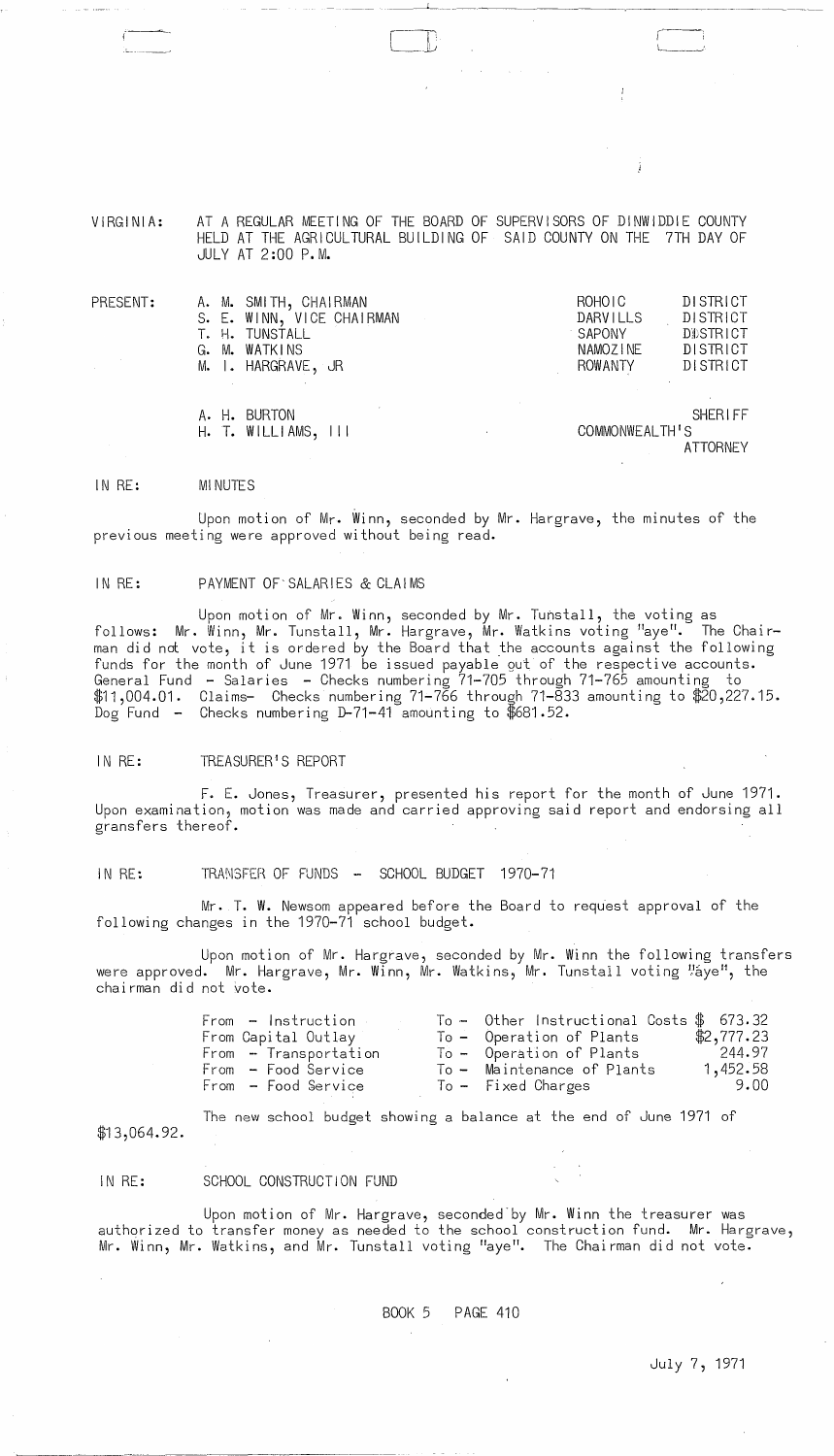## IN RE: DOG WARDEN

Mr. A. W. Chappell, dog warden presented his report and the following claims: William C. Jolly - 1 hog - \$25.00; J. E. Dixon - 2 pigs - \$15.00 each; J. E. Williams 14 nanny goats -  $$7.00$  each and 4 billy goats  $-$  \$5.00 each.

Upon motion of Mr. Hargrave, seconded by Mr. Winn, the Board approved the above claims. Mr. Hargrave, Mr. Winn, Mr. Watkins and Mr. Tunstall voting "aye". The chairman did not vote.

#### IN RE: BUILDING INSPECTOR'S REPORT

Mr. James L. Blaha presented his monthly report along with a comparison of permits and fees for the years 1969-70 and 1970-71. This comparison showed that building fees had increased 35% from 1969-70 to 1970-71.

### IN RE: APPROVAL GIVEN FOR SECOND FULL TIME SANITARIAN

Dr. J. G. McNiel, District Health Director and Mr. Kenton Chestnut, local sanitarian, presented figures to the Board to show the need for a second full time sanitarian for Dinwiddie County.

Upon motion of Mr. Tunstall, seconded by Mr. Winn, the Board authorized Dr. McNiel to employ a second full time sanitarian at an additional cost to the County for the fiscal year 1971-72 of \$1,048.00. Mr. Tunstall, Mr. Winn, Mr. Watkins and Mr. Hargrave voting "aye". The Chairman did not vote.

## IN RE: HIGHWAY DEPARTMENT

Mr. R. V. Lancaster, III and Mr. B. C. Medlock, representatives from the Highway Department appeared before the Board. A delegation from Darvills Mageristeral District living on Route 692 appeared before the Board to request that Route 692 be hard surfaced. Mr. Winn asked the Highway Department if there Was not someway that this road could be hard surfaced in the very near future. Mr. Lancaster stated that a road count was being taken this summer and there was no way he could guarantee that this road would be hard surfaced in the forseeable future.

Mr. Winn moved, Mr. Tunstall seconded and the Board unanimously recommended that the Highway Department hard surface Route 692 as soon as possible.

## IN RE: ROADVIEWERS REPORT 1971

1. Brown-Haddon Property & Norfolk & Western Railroad Bridge an extension of Route 725 for a distance of two tenths mile.

The Roadviewers recommended that a road should be constructed along the property line of Brown & Haddon to Route 460 when the need was evident. The extension of Route 725 and the building of a new bridge over N & W tracks would be to costly. Upon motion of Mr. Hargrave, seconded by Mr. Winn the Board adopted the Roadviewers report.

2. Confederate Avenue Extended (State Route 635). The Roadviewers recommended that this extension of Confederate Avenue a distance of .29 miles be taken into the Highway System.

Upon motion of Mr. Hargrave, seconded by Mr. Winn, the Board accepted the Roadviewers report and recommended to the Highway Department that this road be included in the State Highway System ..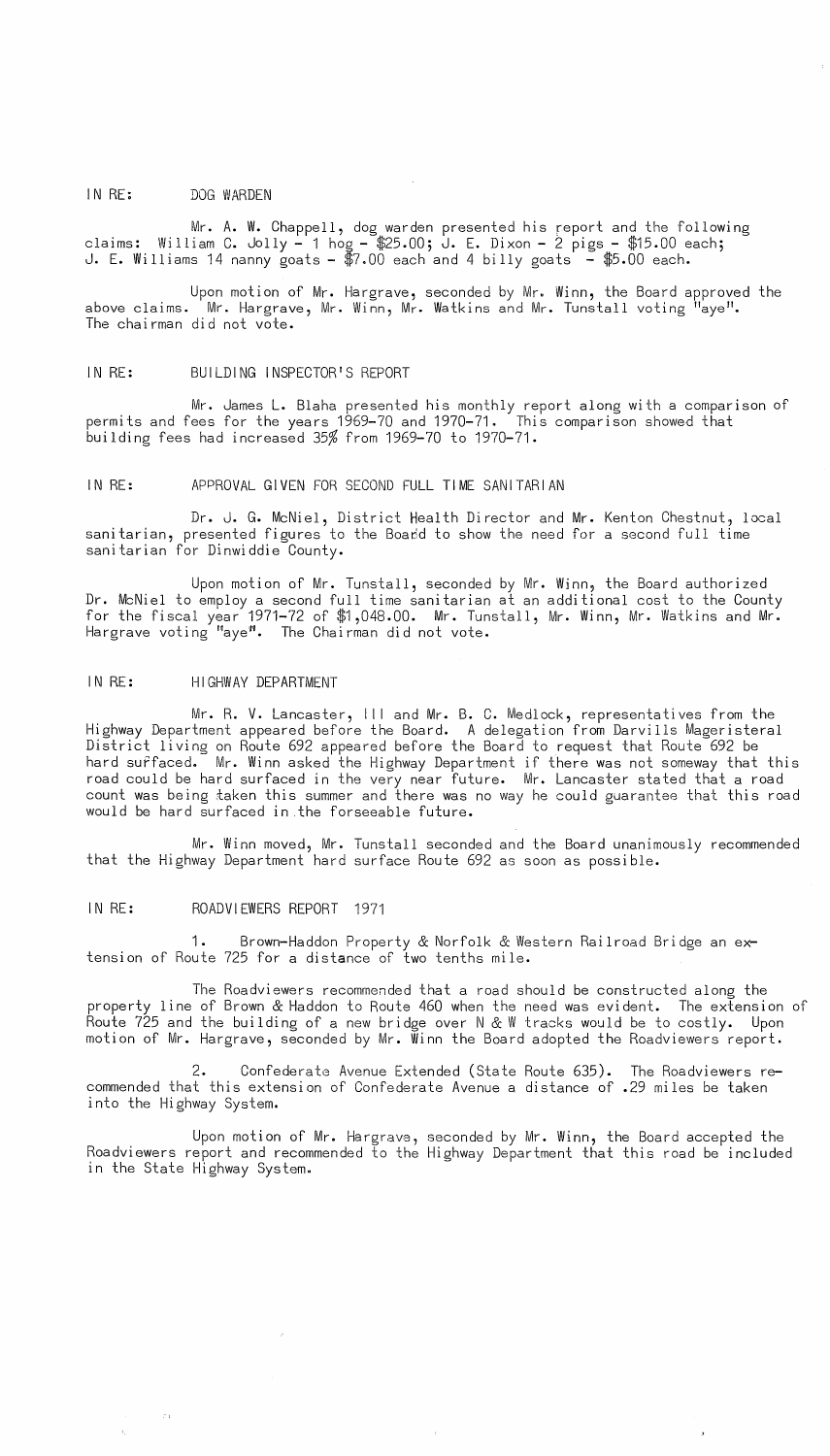#### IN RE: MCKENNEY INDUSTRIAL PROJECT WATER & SEWER GUARANTEE OF LOAN

Mr. W. C. Tucker, Chairman, Dinwiddie Industrial Development Authority, appeared before the Board to request that proper action be taken so that funds may be secured by the Dinwiddie Industrial Development Authority to install water and sewer from the town limits of McKenney to the industrial site approximately 1/4 mile north of McKenney.

The Board was of the opinion that the Dinwiddie County Water Authority should handle the installation and maintenance of this water and sewer line rather than the Dinwiddie Industrial Development Authority.

Upon motion of Mr. Hargrave, seconded by Mr. Tunstall, the Board unanimously agreed to grant and guarantee unto the Dinwiddie County Water Authority its full faith and credit in borrowing and procuring the necessary funds for the Dinwiddie County Water Authority to install the required water and sewer lines, together with a water storage tank, at the industrial park site North of the Town of McKenney. These facilities are necessary to locate industry in this industrial park pursuant to any contracts it may enter into with the Dinwiddie County Industrial Development Authority. The Chairman of the Board of Supervisors is authorized to enter into and to execute any such agreements assurances and/or notes as might be required by the lending institution and/or the Dinwiddie Water Authority. Mr. Hargrave, Mr. Tunstall, Mr. Watkins and Mr. Winn voting "aye". The Chairman did not vote.

#### $INRE:$ REGIONAL JUVENILE DETENTION HOME

The Board having previously expressed an interest in a regional juvenile detention home and having reviewed the proposal by the City of Petersburg to construct a juvenile detention home for the Crater Planning District Members and upon motion of Mr. Winn, seconded by Mr. Tunstall, the Board unanimously adopted the following resolution.

WHEREAS, the Board of Supervisors recognizes the need for a Regional Juvenile Detention Home, and

WHEREAS, the Board of Supervisors wishes to participate with the other governmental jurisdictions in the Crater Planning District in constructing a Regional Juvenile Detention Home,

NOW THEREFORE BE IT RESOLVED, that the Board of Supervisors of Dinwid die County authorizes its Executive Secretary to negotiate with the City of Petersburg to bring about the construction of a Regional Juvenile Detention Home.

#### IN RE: REGIONAL JUVENILE DOMESTIC RELATIONS COURTS

WHEREAS, the County of Dinwiddie, Virginia recognizes a need for increased efforts to meet and overcome juvenile and domestics relations problems, and

WHEREAS, SECTION 16.1.143.1 of the Code of Virginia of 1950, as amended, authorized our County to participate with other governmental jurisdictions in the area in establishing a Joint Regional Juvenile and Domestic Relations Court, which might do much to alleviate these problems,

NOW, THEREFORE, BE IT RESOLVED, THAT the Dinwiddie County Board of Supervisors does hereby approve the establishment of a Joint Regional Juvenile and Domestic Relatioms Court to serve the counties of Dinwiddie, Prince George, Sussex, Surry, Greens ville and the Cities of Emporia, Hopewell, Colonial Heights, Petersburg and does respectfully request the Honorable D. Carleton Mayes, Judge of the 4th Judicial Circuit, the Honorable Carlton E. Holloday, Judge of the 3rd Judicial Circuit, the Honoraßie Ligon L.<br>Jones, Judge of the 3rd Judicial Court, and the Honorable Ernest P. Gates, Judge of the 37th Judicial Court, to establish such a Court.

BOOK 5, PAGE 411

July 7, 1971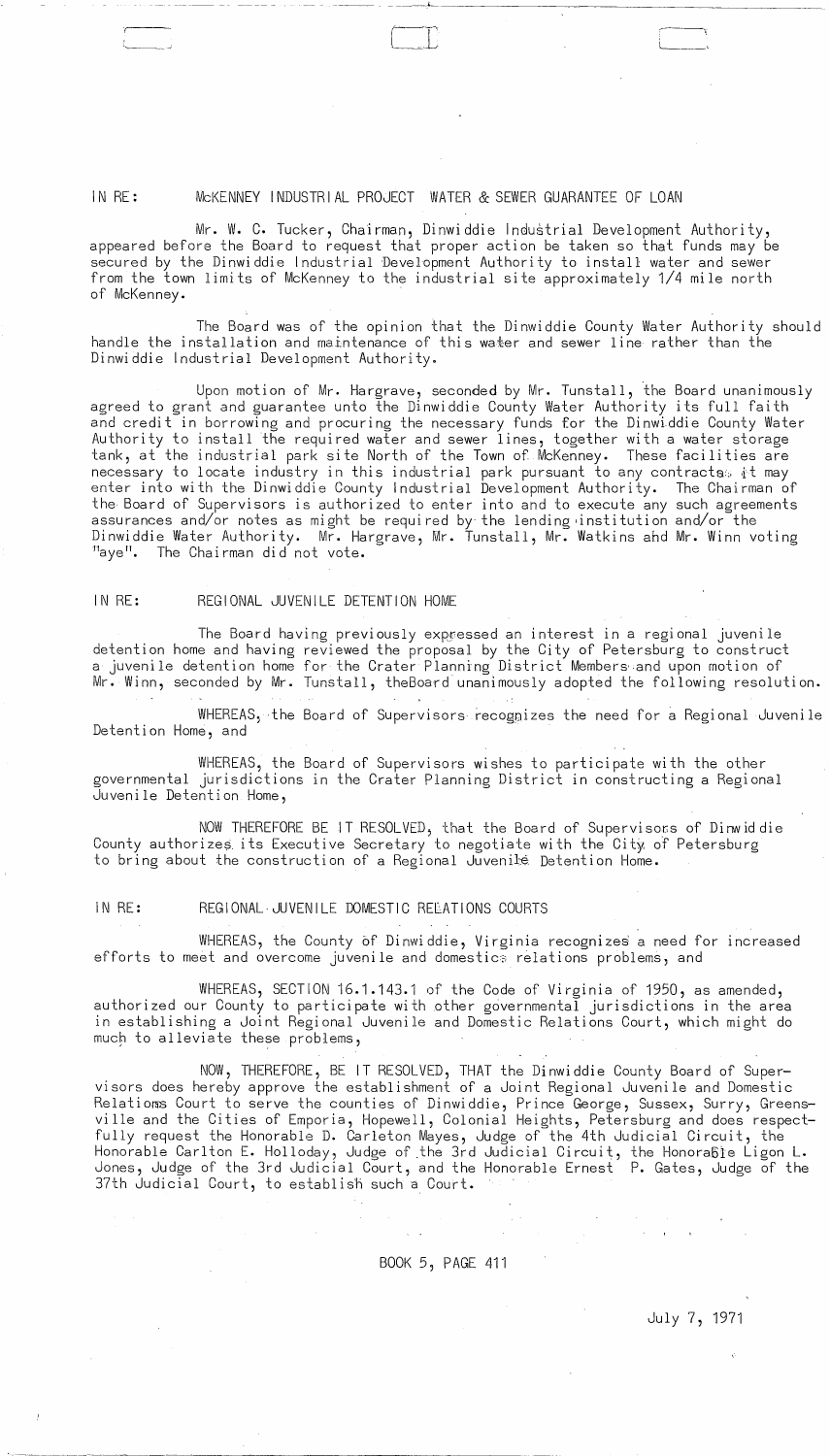s •  $CLK<sub>4</sub>$  $\frac{\text{Syst}}{\text{C1}}$ dary Secor بتو  $\frac{3}{2}$   $\frac{2}{\sqrt{2}}$  $\frac{1}{2}$ dded to<br>ffective

 $\tilde{\mathbf{q}}$   $\tilde{\mathbf{o}}$ 

IN RE: INDUSTRIAL ACCESS ROAD -- MCKENNEY INDUSTRIAL SITE

Mr. Lancaster discussed with the Board the access road from the Town of McKenney to Route 652. He asked if they preferred the first portion of the road be built from the Town of McKenney to the Industrial site or from Route 652 to the plant.

Upon motion of Mr. Hargrave, seconded by Mr. Winn the Board agreed that the first portion of the road should come from Route 1 over Route 652 to the plant.

The Board'further indicated to Mr. Lancaster that he was free to build the road which ever way he thought best and the fastest'to complete . IN RE: SUBDIVISION PLAT + DABNEY ESTATES APPROVED

Mr. Robert Ragsdale presented his subdivision plat for approval by the Board of Supervisors. Mr. Winn moved, Mr. Hargeave seconded that the chairman be authorized to sign said plat subject to the signing by the Highway Department. (Said plat having been previously signed by the Health Department).

IN RE: PUBLIC HEARING - REZONING APPLICATION -- F. E. JONES APPROVED

This being the time and date as advertised in the Progress-Index to hold a public hearing on a request from Mr. F. E. Jones, Dinwiddie, Virginia to rezone land parcel 44-35 on the zoning maps, located 3/4 mile north of Dinwiddie on Route 627 and also fronting on US  $#1$ . The parcel containing approximately 200 acres, rezoned from Agricultural A-2 and Residential R-1 to Residential R-2.

Mr. Jones appeared in his behalf, no one appeared in opposition.

Upon motion of Mr. Tunstall, seconded by Mr. Hargrave, the Board unanimously agreed to rezone land parcel land parcel 44-35 from Agricultural A-2 and Residential R-1 to Residential R-2.

IN RE: PUBLIC HEARING - REZONING APPLICATION - A. W. MAITLAND - APPROVED

This being the time and date as advertised in the Progress-Index to hold a public hearing on a request from Mr. A. W. Maitland, Route 3, Box 548, Petersburg, Virginia to rezone all of a certain tract or parcel of land lying on the north side of old Highway Route 460 in Dinwiddie County, Virginia, a short distance west of the property owned by 7-11 Stores and a short distance east of River Road, and having a frontage of 150 feet on said highway right-or-way, a depth of 226 feet and a rear width of 150  $\,$ feet, and shown on the zoning maps as land parcels 10A (1) Blk CLots 3A & 4A.

Mr. Maitland and Mr. F. L. Wyche, Sr. appeared in Mr. Maitland's behalf. No one appeared in oppesition.

Upon motion of Mr. Hargrave, seconded by Mr. Winn, the Board unanimously approved the rezoning of Lots #3A & 4A in Edgehill Park from Residential R-1 to Business B-2.

IN RE: PUBLIC HEARING - REZONING APPLICATION - GEORGE P. SMITH

This being the time and date as advertised in the Progress $\phi$ Index to hold a public hearing on a request from George P. Smith, Route 4, Box 495, Petersburg, Virginia, to have a rectangular shaped'parcel of land shown as land parcel 45-8 on the zoning maps containing 32 acres and fronting on the east side of US 1 a distance of approximately 475 feet and lying 1/5 mile south of Route 726 rezoned from Industrial M-1 Limi ted to Agricultural A-2.

Mr. Smith did not appaar in his behalf and no one appeared in opposition\_

Upon motion of Mr. Hargrave, seconded by Mr. Winn, the Chairman voting "aye" the Board unanimously approved the rezoning of land parcel 45-8 from Industrial M-1 Limited to Agricultural A-2.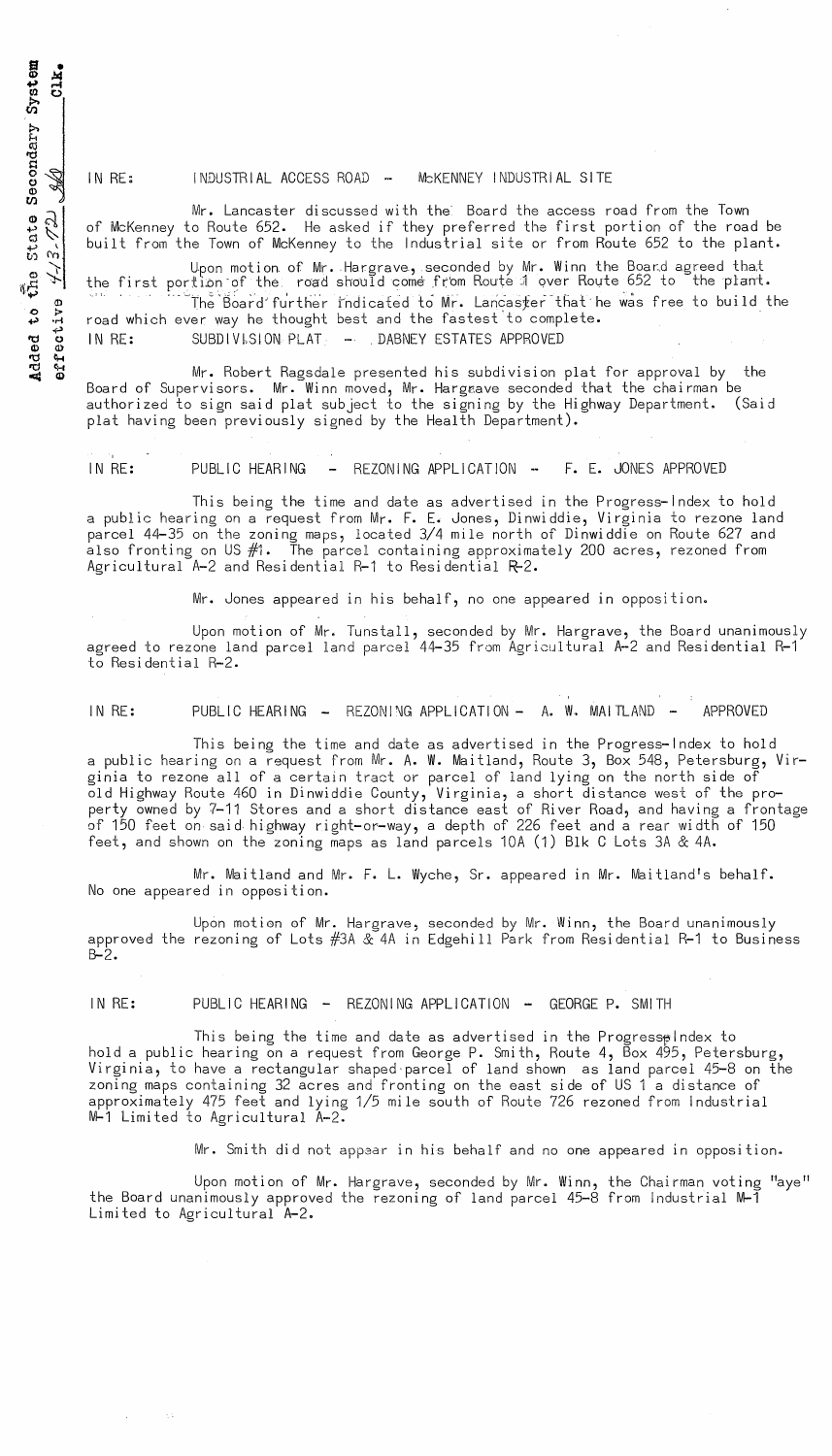# IN RE: DRAPERIES - ADMINISTRATION OFFICE - JAIL APPROVED

At the request of the Board of Supervisors at its March 17th meeting, Mr. A. Hill Burton, Sheriff, presented 2 bids for draperies for the administration offices of the new jail. The bids are as follows:  $\,$  Sears Roebuck & Company -\$502.00;  $\,$ Camillers of Petersburg - \$331.25.

 $\sqcup$ 

- - ---~ .-----~----------------------------

Upon motion of Mr. Hargrave, seconded by Mr. Watkins, the Board approved the bid of Camille's and instructed the sheriff to have the draperies installed in the new jail. Mr. Hargrave, Mr. Winn, Mr. Watkins, Mr. Tunstall voting "aye", the chairman did not vote.

## IN RE: ABANDON VEHICLE ORDINANCE

The Commonwealth's Attorney, Mr. H. T. Williams, Ill, discussed with the Board the problems arising from abandoned automobiles especially in the Northern Part of Dinwiddie County.

Upon motion of Mr. Winn, seconded by Mr. Tunstall, Mr. Williams was instructed to draw up an ordinance concerning abandoned automibiles and the Executive Secretary was authorized to advertise this ordinance for a public hearing.

There being no further busines the meeting adjourned at 6:00 P.M.

Smith, Chairman tchell

ATTES<sup>-</sup>

 $\begin{array}{c} \frac{1}{2} \\ \frac{1}{2} \end{array}$ 

BOOK 5 PAGE 412

 $\sim 10^{12}$